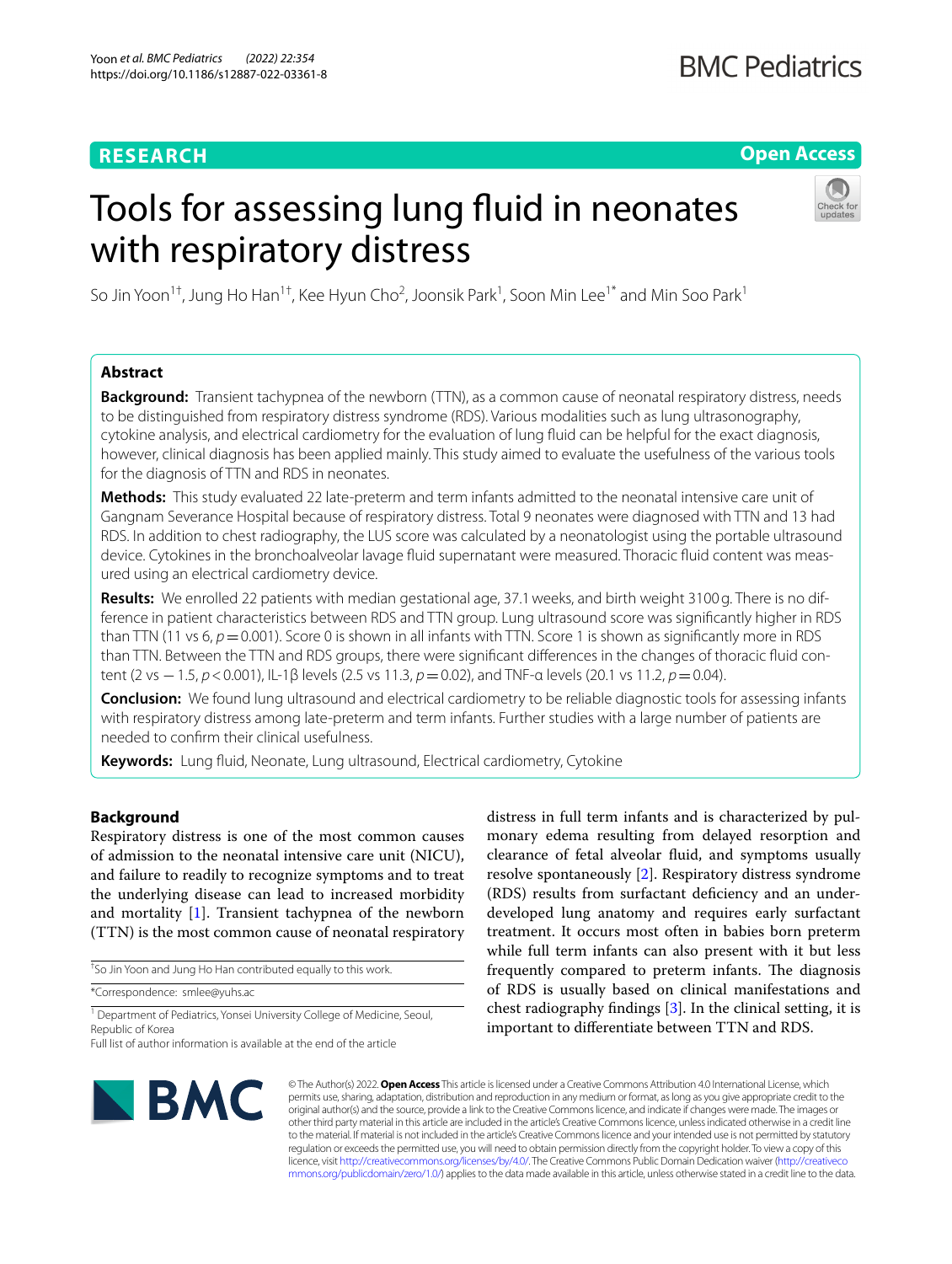Delayed resorption of fetal lung fuid because of diferences between the oncotic pressure of air spaces, interstitium, and blood vessel is thought to be the underlying cause of TTN. The excess lung fluid in TTN results in decreased pulmonary compliance. Assessing the condition of lung fuid can be helpful for diagnosis and follow-up.

Lung ultrasound (LUS) has utility in the serial monitoring of the lung, especially with respect to pulmonary pathologies. The clinical application of LUS in newborns is expanding and promising. RDS has more severe clinical condition than TTN and has bilateral white lung fnding in LUS diagnosis, so LUS is helpful tool for diferentiating from other respiratory stress disease during neonatal period. Mixed TTN/RDS cases also exist and these cases are accompanied by partial surfactant defciency that require positive pressure respiratory support or surfactant administration. Coppetti et al. [\[4](#page-5-3), [5\]](#page-5-4) reported that LUS showed high sensitivity and specificity in the diagnosis of transient tachypnea and RDS  $[6]$  $[6]$ . The LUS score has been reported showing signifcant correlations with oxygenation index [\[7](#page-5-6)]. LUS has also been reported to help reduce the use of surfactants for respiratory distress in late-preterm infants [[8](#page-5-7)].

Some studies have demonstrated increased levels of pro-inflammatory cytokines in RDS. The pro-inflammatory cytokine, such as tumor necrosis factor (TNF), has been shown to contribute to the development of pulmonary edema and alveolar fuid reabsorption [\[9](#page-5-8)]. In addition, thoracic fuid content (TFC) using electric cardiometry has been postulated to provide an estimation of extravascular lung fuid [[10\]](#page-5-9), and TFC correlated well with extravascular lung fuid. TFC could be a useful tool for detecting pulmonary edema in mothers with preeclampsia and for diagnosing weaning failure in cardiac patients [[10\]](#page-5-9). However, only a few studies have assessed lung fluid in neonates.

The purpose of this study was to assess lung fluid using LUS, cytokine analysis, and fluid measurement via electrical cardiometry for the diferential diagnosis of RDS and TTN in late-preterm and full term infants.

#### **Methods**

The study included 22 newborns between 34 and 40weeks of gestation, who were admitted between January and December 2020 at the NICU of Yonsei University's Gangnam Severance Hospital because of respiratory difficulty and evaluated lung fluid using LUS, cytokine analysis, and fuid measurement via electrical cardiometry. Gestational age was calculated based the best obstetric estimate using maternal last menstrual period or early pregnancy ultrasound examination fndings or the new Ballard score if prenatal history is limited.

All newborns presented with respiratory difficulty including shallow breathing, chest retraction, tachypnea, and nasal faring. RDS is diagnosed by three neonatologists based on the clinical manifestations, blood gas analysis, and chest X-ray fndings after admission to the NICU. All patients diagnosed with RDS received surfactant through airway intubation. TTN is caused by delayed resorption of fetal lung fuid, and confrmed by chest x-ray with respiratory difficulty signs. Supportive care including supplemental oxygen, non-invasive and invasive ventilator care was provided for improving respiratory difficulty to the infants with TTN.

LUS was performed by a neonatologist using the portable ultrasound device, Vivid iq (General Electric Healthcare, Chicago, IL, USA). Using a transthoracic approach, with the patient in the supine position and with a 12-MHz linear probe, images were taken in three areas (anterior, lateral, and posterior) of both chests, and the collected images were analyzed. According to the study by Brat et al. [[7\]](#page-5-6), 0 points are assigned if line A is seen as a series of high-resolution horizontal equidistant lines below the pleura, 1 point if there were 3 or more B-lines per intercostal space, which are 'comet tail'-shaped vertical lines starting from the pleural line, 2 points if 'bilateral white lungs' are observed, and 3 points if a large consolidation or pleural abnormality is observed. The LUS scores ranged from 0 to maximum 18 points.

Bronchoalveolar lavage (BAL) sample were collected when clinically indicated suctioning of the airway, using a standardized method. Aspiration of airway secretions was done using sterile traps with a suction catheter, and any material remaining in the catheter was washed into the trap with an additional 1ml of saline. Samples were centrifuged at 14,000g for 10min, and the supernatant was frozen at −80°C (for 1–12months) until assayed for cytokines [[7](#page-5-6), [11](#page-5-10)].

Cytokines in the BAL fuid supernatant were measured with ProcartaPlex 18-plex Immunoassay (eBioscience, San Diego, California, USA) on Qiagen Liquichip 200 (Qiagen, Hilden, Germany) running the Luminex 100 integrated system software (version 2.3; Luminex, Austin, Texas). The 18-plex cytokines included IL-1β, IL-2, IL-4, IL-5, IL-6, IL-7, IL-12, IL-13, IL-31, IL-1Rα, IFN-γ, GM-CSF, TNF- $\alpha$ , IFN- $\alpha$ , TNF- $\beta$ , IL-1 $\alpha$ , IL-15, and IL-18 The assay was done by the manufacturer's protocol. Standard curves were constructed to interpolate analytes using ProcartaPlex Analyst version 1.0 (eBioscience). The mean of the technical duplicates was recorded.

Fluid Status using electrical cardiometry, ICON (Osypka Medical, San Diego, CA, USA) was shown as thoracic fuid content (TFC), stroke volume variation (SVV) and corrected flow time (FTC). TFC is derived from the thoracic electrical base impedance (1/base impedance), which is dependent on thoracic intravascular and extravascular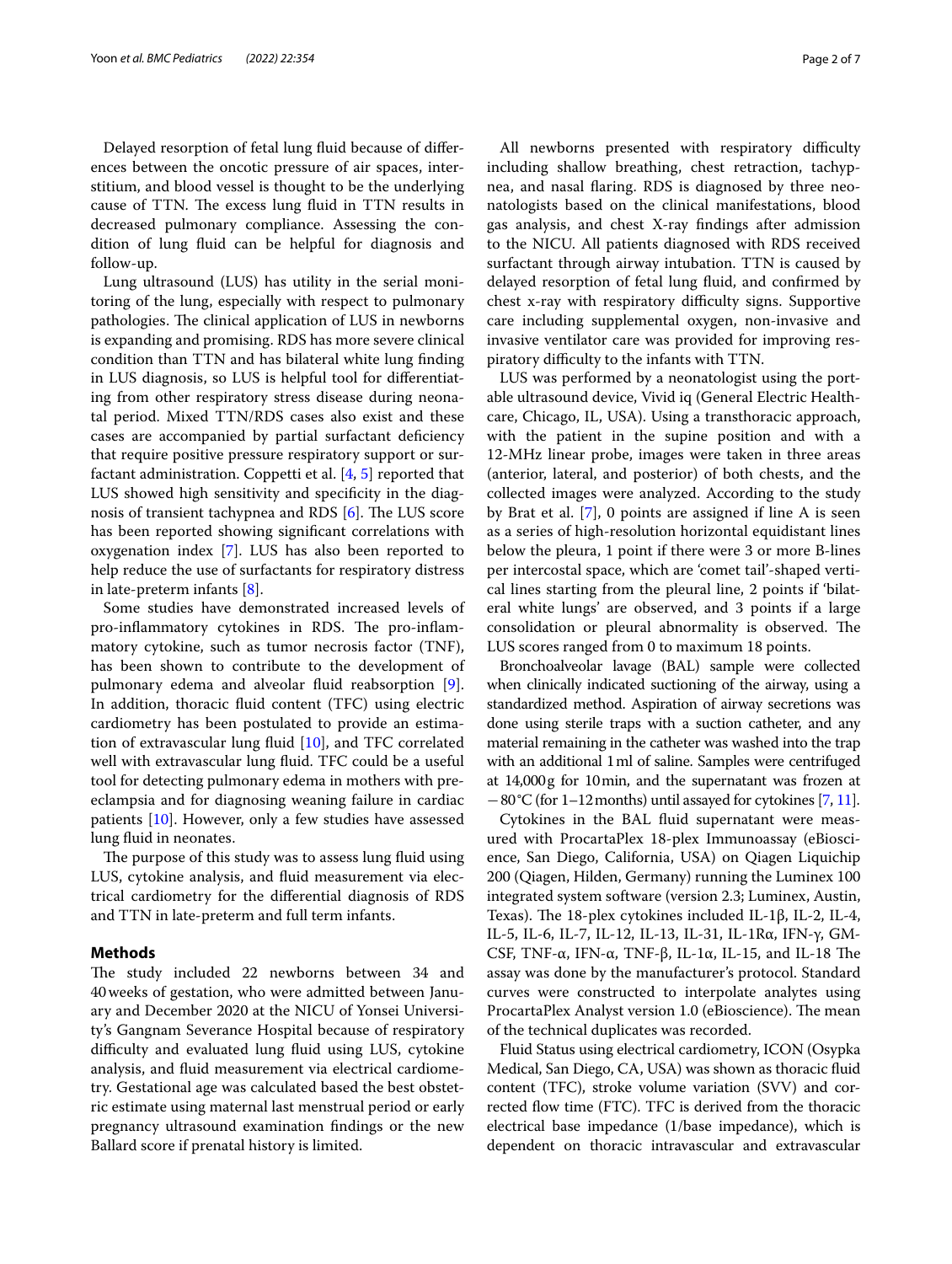fuid content. Larger TFC indicates a higher total thoracic fuid volume. TFC measurement has been correlated with heart failure symptoms, net fuid balance, and chest radiographic fndings of abnormal pulmonary fuid content [[12](#page-5-11)]. SVV is the percentage of change between the maximal and minimal stroke volumes. A greater SVV value represents intravenous volume depletion. FTC is the systole time divided by the square root of cardiac cycle time, which quantifies the time of blood flow through aortic valve and is an indicator of preload. After cleaning the neonate's skin with alcohol, four electrocardiogram electrodes were placed at the neck below the left ear and just above the left clavicular midpoint, at the left midaxillary line – one at the level of the xiphoid process and the other electrode 5cm below this point. The ICON device was connected to electrocardiogram, and measurement was continuously done for 30s, and the average of the highest and lowest values was recorded. Patient characteristics including gestational age, birth weight, sex, delivery method, multiple pregnancy, 1-minute/5-minute Apgar score, maternal conditions, and duration of respiratory support were collected from the electronic medical records.

The statistical analysis of the data was performed using IBM SPSS Statistics 20 (SPSS Inc., Chicago, IL, USA). Continuous variables are expressed as median (range) and were analyzed with the Mann Whitney U-test, and categorical variables are presented as numbers and percentages and were analyzed with the chi-square test. *P*<0.05 was considered statistically signifcant.

<span id="page-2-0"></span>**Table 1** Patient characteristics of RDS and TTN groups

| Variable                                               | <b>RDS</b> ( $n = 13$ ) | TTN $(n=9)$      | P-value |
|--------------------------------------------------------|-------------------------|------------------|---------|
| GA (weeks)                                             | 37.9 (34.4–39.7)        | 38.4 (34.3–40.0) | 0.815   |
| Birth weight (grams)                                   | 3030 (2290-3540)        | 3140 (2450-3890) | 0.973   |
| Multiple gestation                                     | 2(16.5)                 | 2(22.2)          | 0.548   |
| Oligohydramnios                                        | 1(7.7)                  | 1(11.1)          | 0.789   |
| PIH                                                    | 1(7.7)                  | 2(22.2)          | 0.340   |
| <b>PROM</b>                                            | 6(46.2)                 | 3(33.3)          | 0.557   |
| Apgar score, 1 min                                     | $7(6-8)$                | $8(7-9)$         | 0.119   |
| Apgar score, 5 min                                     | $8(7-9)$                | $9(9-10)$        | 0.142   |
| Cesarean delivery                                      | 9(69.2)                 | 7(77.8)          | 0.665   |
| Male sex                                               | 6(46.2)                 | 5(55.6)          | 0.672   |
| Duration of ventilator<br>care (days)                  | $2(1-3)$                | $1(0-2)$         | 0.089   |
| Duration of non-<br>invasive ventilator care<br>(days) | $3(1-5)$                | $4(2-4)$         | 0.736   |
| Duration of Oxygen<br>care (days)                      | $3(2-4)$                | $3(2-4)$         | 0.918   |
| mortality                                              | 0(0)                    | 0(0)             | 1.000   |

Values are expressed as median (range) or number (%). *Abbreviations*: *GA*

Gestational age, *PIH* Pregnancy induced hypertension, *PROM* Premature rupture of membrane

The study was approved by the Ethics Committee of Gangnam Severance Hospital at the Yonsei University College of Medicine (IRB# 3–2019-0424). Research work was performed in accordance with the Declaration of Helsinki. A written informed consent was taken from the parents.

#### **Results**

We enrolled 22 patients with median (range) gestational age, 37.1weeks (34–40) and median birth weight, 3100g  $(2290-3890)$ . There was no difference of maternal history, respiratory parameters between RDS group and TTN group (Table [1](#page-2-0)).

Table [2](#page-2-1) showed lung ultrasound fndings in the infants between RDS and TTN. Lung ultrasound score was signifcantly higher in RDS than TTN. Score 0 (predominantly A-lines) was shown in all infants with TTN. Score 1 (mixed pattern with predominantly B-lines) was shown as signifcantly more in RDS than TTN, it means RDS group had more interstitial edema pattern in lung felds.

Table [3](#page-2-2) showed fluid status-related parameters measured with the electrical cardiometry device between the RDS and TTN groups. Changes of TFC showed a signifcant increasing pattern in TTN during frst 24hours,

<span id="page-2-1"></span>**Table 2** Comparisons of LUS fndings between RDS and TTN groups

| <b>Ultrasound findings</b>                    | RDS ( $n = 13$ ) | $TTN(n=9)$ | P-value |
|-----------------------------------------------|------------------|------------|---------|
| <b>LUS</b> total score                        | $11(10-12)$      | $6(5-8)$   | 0.001   |
| Predominantly A-lines                         | 0(0)             | 9(100)     | 0.000   |
| mixed pattern with pre-<br>dominantly B-lines | 4(30.8)          | 9(100)     | 0.002   |
| White lung appearance                         | 10 (76.9)        | 0(0)       | 0.001   |
| Pleural line abnormalities                    | 0(0)             | 0(0)       | 1.000   |
| Large consolidation                           | 1(7.7)           | 0(0)       | 0.405   |

Values are expressed as median (range) or number (%). *Abbreviations*: *TTN* Transient tachypnea of newborn, *RDS* Respiratory distress syndrome, *LUS* Lung ultrasound score

<span id="page-2-2"></span>**Table 3** Fluid status-related parameters measured with the electrical cardiometry device between the RDS and TTN groups

| <b>EC</b> findings | RDS ( $n = 13$ )                          | TTN( $n = 9$ )             | P-value |
|--------------------|-------------------------------------------|----------------------------|---------|
| <b>TFC</b>         | 25.75 (22.63-26.75)                       | 23.50 (22.63-24.63)        | 0.404   |
|                    | Changes of TFC $-1.5$ ( $-2.0$ - $-0.5$ ) | $2.0(1.0-3.0)$             | 0.000   |
| FTC.               | 278.13 (254.5-<br>287.88)                 | 288.75 (273.88-<br>294.38) | 0.182   |
|                    | Changes of FTC 6.5 (-6.5-+27.0)           | $6.0$ (-3.5-+9.3)          | 0.593   |
| <b>SW</b>          | 18.63 (14.25-21.00)                       | 17.63 (15.13-18.58)        | 0.689   |
|                    | Changes of SVV $-3.5$ ( $-5.0 - 0.5$ )    | $-1(-8.0 - +4.5)$          | 0.789   |

Values are expressed as median (range). *Abbreviations*: *TTN* Transient tachypnea of newborn, *RDS* Respiratory distress syndrome EC TFC, thoracic fuid content, *FTC* Corrected flow time, *SVV* Stroke volume variation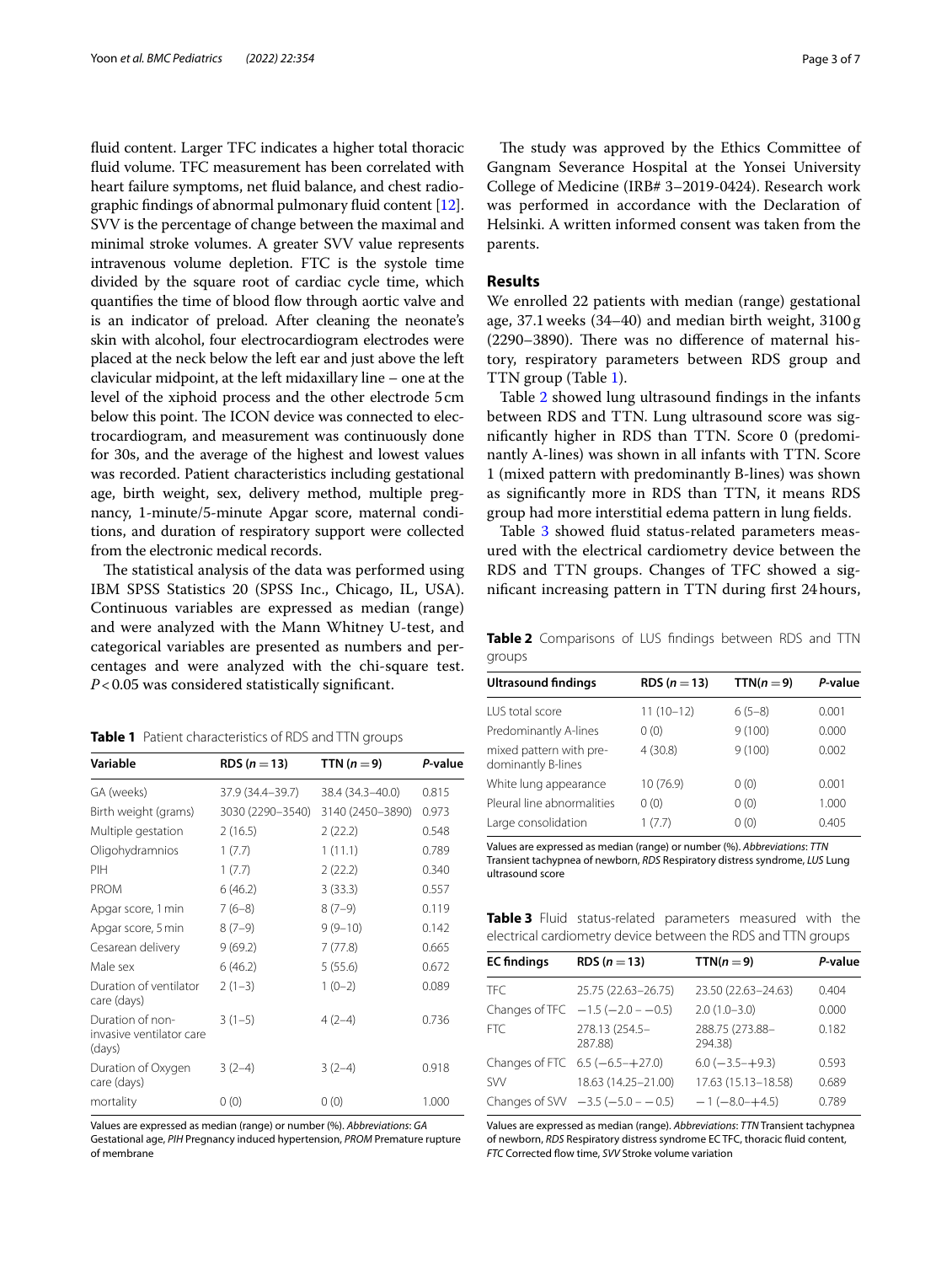whereas a decreasing pattern in RDS. However, changes of FTC and changes of SVV showed no signifcant diferences (Fig. [1\)](#page-3-0).

Table [4](#page-3-1) showed the levels of cytokines in BAL samples. Only IL-1β level was signifcantly higher in infants with RDS than those with TTN (11.3 vs 2.5,  $P=0.02$ ). Only TNF- $\alpha$  level was significantly higher in infants with TTN than those with RDS  $(20.1 \text{ vs } 11.2, P=0.02)$ . Other cytokines examined in this study showed no signifcant diferences.

#### **Discussion**

The proper management of respiratory distress in neonates is important. This study demonstrated the usefulness of multiple methods for assessing lung edema for the diferential diagnosis of RDS and TTN. Many studies have attempted to assess accuracy using only a single tool; however, multimodal assessment is the unique aspect of our study. Our technique can be a useful diagnostic tool for diferentiating RDS from TTN.

TTN is a common cause of respiratory distress, with an incidence of 5.7 per 1000 births in the immediate newborn period. RDS is also observed in term or late preterm infants, but less frequently. Early diagnosis and accurate diferentiation between RDS and TTN are of great importance, as RDS can be fatal without the appropriate treatment. According to the report from the United States, the incidence of RDS in preterm infants in 2010 was 1.6–5.4% [[13\]](#page-5-12). According to a multicenter study in Korea in 2007, RDS was noted in 10–20% of infants with

<span id="page-3-1"></span>**Table 4** Levels of cytokines in the bronchoalveolar lavage of neonates with RDS and TTN

|                     | RDS $(n=13)$         | $TTN(n=9)$           | P-value |
|---------------------|----------------------|----------------------|---------|
| $IL-1\beta$ (pg/mL) | $11.3(0.4 - 29.1)$   | $2.5(0.3 - 21.7)$    | 0.02    |
| $IL-6$ (pg/mL)      | 157.8 (51.4-615.4)   | 213.5 (43.2-443.8)   | 0.99    |
| $IL-8$ (pg/mL)      | 870.8 (213.9-1517.9) | 618.2 (125.9-1075.6) | 0.07    |
| $IL-10$ (pg/mL)     | $3.1(0.6 - 5.2)$     | $2.9(1.4 - 4.6)$     | 0.44    |
| $TNF-a$ (pg/mL)     | $11.2(0.1 - 21.2)$   | $20.1(0.5 - 50.5)$   | 0.04    |

a gestational age of 33–34weeks, and in less than 5% in infants with a gestational age of  $35-36$  weeks  $[14]$  $[14]$  $[14]$ . In a nationwide epidemiologic study in Korea, RDS was noted in 0.25% of infants with a birth weight of  $\geq$ 2500 g and in 5.1% of infants with a birth weight of 1500–2500g, with an increase of 9.5% from 2014 to 2018  $[3]$  $[3]$ . Thus, it seems necessary to determine the best way for diferentiating between RDS and TTN.

LUS has been used to diagnose lung diseases in newborns with high accuracy, reliability, and simplicity and with no risk of radiation injury  $[15]$  $[15]$ . In the differential diagnosis of RDS and TTN, LUS showed high sensitivity and specifcity [[6\]](#page-5-5). Neonates with RDS had higher LUS scores than those without, and the LUS scores increased with RDS severity  $[16, 17]$  $[16, 17]$  $[16, 17]$ . The LUS score for the prediction of RDS showed 80.2% sensitivity and 100% specifcity using a cut-off of 21.5 (AUC=0.938)  $[16]$  $[16]$ . LUS showed better performance in the diagnosis of RDS; for diagnosing RDS with pooled sensitivity of 0.99 and a specifcity

<span id="page-3-0"></span>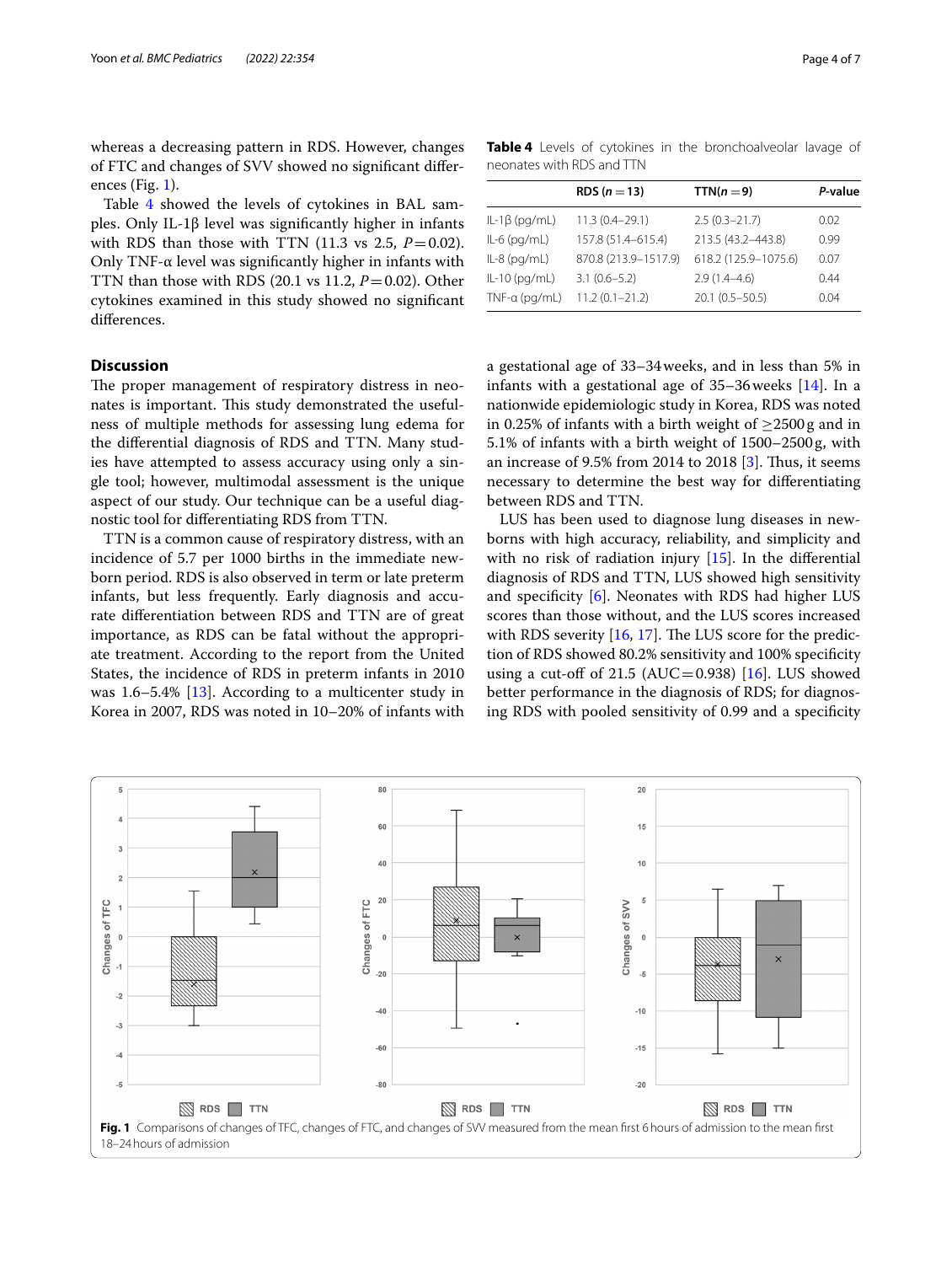of 0.95 and for TTN with pooled sensitivity of 0.67 and specificity of 0.97 [\[18\]](#page-5-17).

In addition, LUS showed a good correlation with oxygenation indices and good reliability for predicting surfactant administration in preterm neonates under continuous positive airway pressure [[7\]](#page-5-6). Moreover, in extremely preterm neonates with RDS, LUS scores can be used to predict the need for the frst surfactant dose and the need for surfactant redosing [[19\]](#page-5-18). A single-center study in Korea showed that LUS helped to reduce the use of surfactants from 12.3 to 9.4% in preterm infants at 34–36 weeks gestation  $[8]$  $[8]$ . In this study, we confirmed the fndings again that the LUS score is signifcantly different between RDS and TTN.

TTN is a parenchymal lung disease characterized by pulmonary edema caused by delayed absorption and removal of fetal alveolar fluid  $[20]$  $[20]$ . The accumulation of fuid in the peribronchiolar lymphatics and interstitium promotes the partial collapse of the bronchioles with subsequent air trapping [[21\]](#page-5-20). Highly permeable pulmonary edema usually refers to direct or indirect damage to the capillary endothelium in the lungs. Indirect injuries commonly associated with blood-borne mediators, such as leukotrienes, histamine, bradykinin, or some pro-infammatory cytokines, including IL-1β, IL-6, IL-8, IL-10, and TNF- $\alpha$  [[22–](#page-5-21)[24\]](#page-5-22). Some studies suggest that cytokines play an important role in the development of pulmonary edema. In a male neonate with pulmonary edema, the cytokines IL-6, IL-8, IL-10, IL-13, IL-17, and IFN-γ rises sharply during the frst few hours after birth and then decreases signifcantly [\[25\]](#page-5-23). TNF, the most widely studied pleiotropic cytokine  $[11]$  $[11]$ , seems to have a dual role, which means it does not only promote the regression of pulmonary edema, it also helps to stimulate lung fuid clearance [[14\]](#page-5-13). In this study, we could see a higher level of TNF- $\alpha$ in BAL fluid of TTN babies than RDS infants  $(p=0.04)$ . On the other hand, RDS is caused by a lack of surfactant proteins in the lungs in addition to early infammatory responses [[26\]](#page-5-24). Cytokines and other infammatory mediators can cause the dose-dependent suppression of surfactant proteins in the perinatal period [[5](#page-5-4)]. Previous study showed that levels of the proinfammatory cytokines IL-8 and IL-1 $\beta$  were significantly higher in BAL of infants with severe RDS than those with moderate RDS [[26\]](#page-5-24). Very low birth weight infants have increased concentrations of the proinfammatory cytokines IL-8, IL-1β, IL-6 and MCP-1 in tracheal aspirates and their levels were associated with the risk of bronchopulmonary dysplasia  $[27]$  $[27]$ . The inhibitory cytokine, IL-10, downregulates infammation in part by reducing the production of the proinfammatory cytokines and can be detectable in early BAL samples from preterm infants [\[28](#page-5-26)]. In our study, infants with RDS had defnitely higher values of IL-1β and IL-8 than

those with TTN, though IL-8 showed only a high correlation ( $p = 0.07$ ). This can be one of the evidences of the early infammation in RDS and shows the same context as previous studies. Since both RDS and TTN are associated with proinfmmatory cytokines, some of them may not difer between the two groups, like IL-6 and IL-10 in our study. However, since there is a clear diference in the developing mechanisms of the two diseases, fnding and measuring the cytokines in tracheal aspirates that show diferences between two groups would be one of the simple and easy ways for diagnosis and prognostication. Further analysis with more samples would be needed.

Electrical cardiometry has been proposed as a safe, accurate, and reproducible technique for hemodynamic measurement in children and infants. TFC correlated well with ultrasound in the estimation of extravascular lung fuid [[29\]](#page-6-0), ranging from 15.1 in preterm infants to 41.4 in term infants. The high TFC value could in-directly refect lung congestion or hypervolemia, as a known risk factor for weaning failure  $[10]$ . TFC correlated both with the presence of respiratory distress and with its resolution in newborns with TTN [[30\]](#page-6-1). TFC has been used to assess the hemodynamic efect of diuretics and to evaluate thoracic fuid in patients with heart failure [[31\]](#page-6-2). TFC has also shown good correlation with fuid balance during cardiac surgery  $[32]$  $[32]$  $[32]$ . In this study, TFC was significantly higher in the TTN group than in the RDS group, in accordance with the newborn reference range. By confrming that TFC increased over time in TTN, it was possible to confrm the developing mechanism of TTN caused by excess lung fuid and pulmonary edema. In other words, even TTN and RDS infants shows similar respiratory difficulties or chest x-ray findings, the electrocardiometry can help us to distinguish between the two groups in the actual clinical felds.

This study was limited by its small sample size because of the limitation of evaluating lung fuid using LUS, cytokine analysis with BAL aspirates, and fuid measurement via electrical cardiometry simultaneously. Since not all the TTN and RDS infants corresponding to the inclusion criteria could be assessed, there might be a selection bias, which was also a major limitation and would be solved by collecting more data and continuing the subsequent study. The time points of evaluation can be variable within frst 24hours of age, so it can be infuenced to the results. No adjusted or blinded assessments related to bias were performed.

#### **Conclusions**

We found that LUS, electrical cardiometry and cytokine analysis can be used for diferentiating RDS and TTN in the clinical felds. In particular, LUS and electrical cardiometry represent attractive and easy-to-use bedside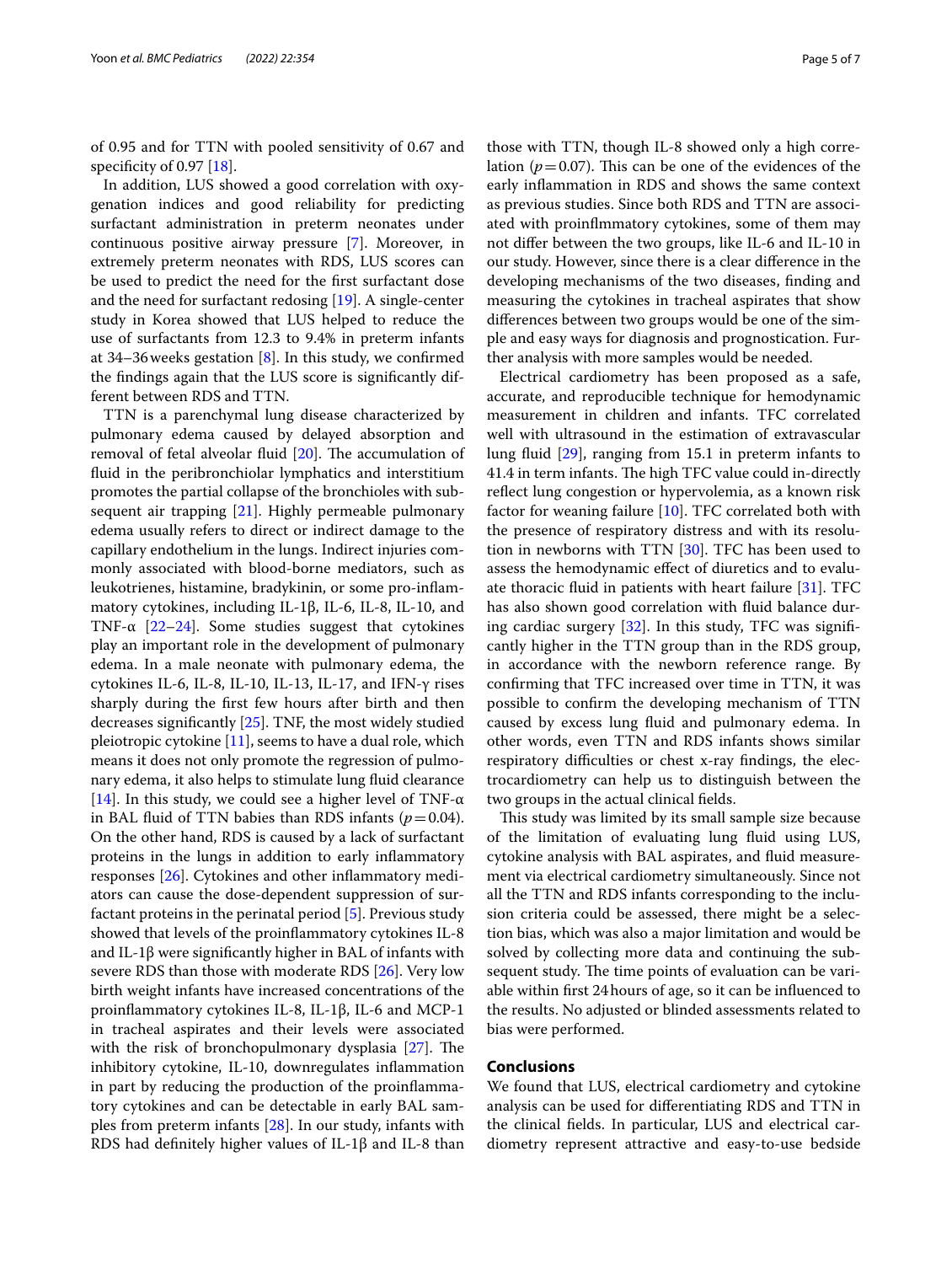diagnostic tools for assessing infants with respiratory distress. Further studies with a large number of patients are needed to confrm their clinical usefulness.

#### **Abbreviations**

FTC: Corrected fow time; LUS: Lung ultrasound; RDS: Respiratory distress syndrome; SVV: Stroke volume variation; TFC: Thoracic fuid content; TNF: Tumor necrosis factor; TTN: Transient tachypnea of the newborn; BAL: Bronchoalveolar lavage.

#### **Acknowledgements**

Not applicable.

#### **Authors' contributions**

Conceptualization, Lee SM, Yoon SJ and Han JH.; methodology, Han JH.; formal analysis, Han JH.; investigation, Yoon SJ.; data curation, Yoon SJ.; writing—original draft preparation, Yoon SJ, Han JH, Cho KH; writing—review and editing, Park JS and Lee SM.; supervision, Park MS.; funding acquisition, Lee SM. All authors have read and agreed to the published version of the manuscript.

#### **Funding**

This paper was supported by Bumsuk Academic Research Fund in 2019.

#### **Availability of data and materials**

The datasets generated and/or analyzed during the current study are not publicly available due to ethical restrictions but are available from the corresponding author on reasonable request.

#### **Declarations**

#### **Ethics approval and consent to participate**

The study was approved by the Ethics Committee of Gangnam Severance Hospital at the Yonsei University College of Medicine (IRB# 3–2019-0424). Research work was performed in accordance with the Declaration of Helsinki. A written informed consent was taken from the parents.

#### **Consent for publication**

Not applicable.

#### **Competing interests**

The authors declare that they have no competing interests.

#### **Author details**

<sup>1</sup> Department of Pediatrics, Yonsei University College of Medicine, Seoul, Republic of Korea. <sup>2</sup> Department of Pediatrics, Kangwon National University Hospital, Chuncheon, Republic of Korea.

# Received: 24 March 2021 Accepted: 4 May 2022<br>Published online: 20 June 2022

#### **References**

- <span id="page-5-0"></span>1. Reuter S, Moser C, Baack M. Respiratory distress in the newborn. Pediatr Rev. 2014;35(10):417–28 quiz 29.
- <span id="page-5-1"></span>2. Avery ME, Gatewood OB, Brumley G. Transient tachypnea of newborn. Possible delayed resorption of fuid at birth. Am J Dis Child. 1966;111(4):380–5.
- <span id="page-5-2"></span>3. Shin JE, Yoon SJ, Lim J, Han J, Eun HS, Park MS, et al. Pulmonary surfactant replacement therapy for respiratory distress syndrome in neonates: a Nationwide epidemiological study in Korea. J Korean Med Sci. 2020;35(32):e253.
- <span id="page-5-3"></span>4. Copetti R, Cattarossi L. The 'double lung point': an ultrasound sign diagnostic of transient tachypnea of the newborn. Neonatology. 2007;91(3):203–9.
- <span id="page-5-4"></span>5. Copetti R, Cattarossi L, Macagno F, Violino M, Furlan R. Lung ultrasound in respiratory distress syndrome: a useful tool for early diagnosis. Neonatology. 2008;94(1):52–9.
- <span id="page-5-5"></span>6. Vergine M, Copetti R, Brusa G, Cattarossi L. Lung ultrasound accuracy in respiratory distress syndrome and transient tachypnea of the newborn. Neonatology. 2014;106(2):87–93.
- <span id="page-5-6"></span>7. Brat R, Yousef N, Klifa R, Reynaud S, Shankar Aguilera S, De Luca D. Lung ultrasonography score to evaluate oxygenation and surfactant need in neonates treated with continuous positive airway pressure. JAMA Pediatr. 2015;169(8):e151797.
- <span id="page-5-7"></span>8. Sin SYJM, Lee NH, Park JH, Kim CS, Lee SL. Lung ultrasonography for the diagnosis of respiratory distress syndrome in late preterm infants: changing incidence – a single center experience. Neonatal Med. 2017;24(1):13–9.
- <span id="page-5-8"></span>9. Yang G, Hamacher J, Gorshkov B, White R, Sridhar S, Verin A, et al. The dual role of TNF in pulmonary edema. J Cardiovasc Dis Res. 2010;1(1):29–36.
- <span id="page-5-9"></span>10. Fathy S, Hasanin AM, Raafat M, Mostafa MMA, Fetouh AM, Elsayed M, et al. Thoracic fuid content: a novel parameter for predicting failed weaning from mechanical ventilation. J Intensive Care. 2020;8:20.
- <span id="page-5-10"></span>11. Baier RJ, Majid A, Parupia H, Loggins J, Kruger TE. CC chemokine concentrations increase in respiratory distress syndrome and correlate with development of bronchopulmonary dysplasia. Pediatr Pulmonol. 2004;37(2):137–48.
- <span id="page-5-11"></span>12. Sumbel L, Wats A, Salameh M, Appachi E, Bhalala U. Thoracic fuid content (TFC) measurement using impedance Cardiography predicts outcomes in critically ill children. Front Pediatr. 2020;8:564902.
- <span id="page-5-12"></span>13. Loftin RW, Habli M, Snyder CC, Cormier CM, Lewis DF, Defranco EA. Late preterm birth. Rev Obstet Gynecol. 2010;3(1):10–9.
- <span id="page-5-13"></span>14. Lee SS, Kwon HS, Choi HM. Evaluation of preterm delivery between 32-33 weeks of gestation. J Korean Med Sci. 2008;23(6):964–8.
- <span id="page-5-14"></span>15. Sin SY, Park JH, Kim CS, Lee SL. Lung ultrasonography score as a respiratory parameter of respiratory distress syndrome in very preterm infants: a single center experience. Neonatal Med. 2019;26(3):162–8.
- <span id="page-5-15"></span>16. Pang H, Zhang B, Shi J, Zang J, Qiu L. Diagnostic value of lung ultrasound in evaluating the severity of neonatal respiratory distress syndrome. Eur J Radiol. 2019;116:186–91.
- <span id="page-5-16"></span>17. Gregorio-Hernández R, Arriaga-Redondo M, Pérez-Pérez A, Ramos-Navarro C, Sánchez-Luna M. Lung ultrasound in preterm infants with respiratory distress: experience in a neonatal intensive care unit. Eur J Pediatr. 2020;179(1):81–9.
- <span id="page-5-17"></span>18. He L, Sun Y, Sheng W, Yao Q. Diagnostic performance of lung ultrasound for transient tachypnea of the newborn: a meta-analysis. PLoS One. 2021;16(3):e0248827.
- <span id="page-5-18"></span>19. De Martino L, Yousef N, Ben-Ammar R, Raimondi F, Shankar-Aguilera S, De Luca D. Lung ultrasound score predicts surfactant need in extremely preterm neonates. Pediatrics. 2018;142(3).
- <span id="page-5-19"></span>20. Kim SY. Neonatal respiratory distress: recent progress in understanding pathogenesis and treatment outcomes. Clin Exp Pediatr. 2010;53(1):1–6.
- <span id="page-5-20"></span>21. Ware LB, Matthay MA. Clinical practice. Acute pulmonary edema. N Engl J Med. 2005;353(26):2788–96.
- <span id="page-5-21"></span>22. Maruo N, Morita I, Shirao M, Murota S. IL-6 increases endothelial permeability in vitro. Endocrinology. 1992;131(2):710–4.
- 23. Sedgwick JB, Menon I, Gern JE, Busse WW. Efects of infammatory cytokines on the permeability of human lung microvascular endothelial cell monolayers and diferential eosinophil transmigration. J Allergy Clin Immunol. 2002;110(5):752–6.
- <span id="page-5-22"></span>24. Lusyati S, Hulzebos CV, Zandvoort J, Sauer PJ. Levels of 25 cytokines in the frst seven days of life in newborn infants. BMC Res Notes. 2013;6:547.
- <span id="page-5-23"></span>25. Nakamura T, Nakamura M, Takahashi N. Neonatal high-permeability pulmonary edema based on serial cytokine profles and KL-6 in serum: case report. Fukushima J Med Sci. 2017;63(1):22–7.
- <span id="page-5-24"></span>26. Hammoud MS, Raghupathy R, Barakat N, Eltomi H, Elsori D. Cytokine profles at birth and the risk of developing severe respiratory distress and chronic lung disease. J Res Med Sci. 2017;22:62.
- <span id="page-5-25"></span>27. Hillman NH, Kallapur SG, Pillow JJ, Nitsos I, Polglase GR, Ikegami M, et al. Inhibitors of infammation and endogenous surfactant pool size as modulators of lung injury with initiation of ventilation in preterm sheep. Respir Res. 2010;11(1):151.
- <span id="page-5-26"></span>28. McColm JR, Stenson BJ, Biermasz N, McIntosh N. Measurement of interleukin 10 in bronchoalveolar lavage from preterm ventilated infants. Arch Dis Child Fetal Neonatal Ed. 2000;82(2):F156–9.